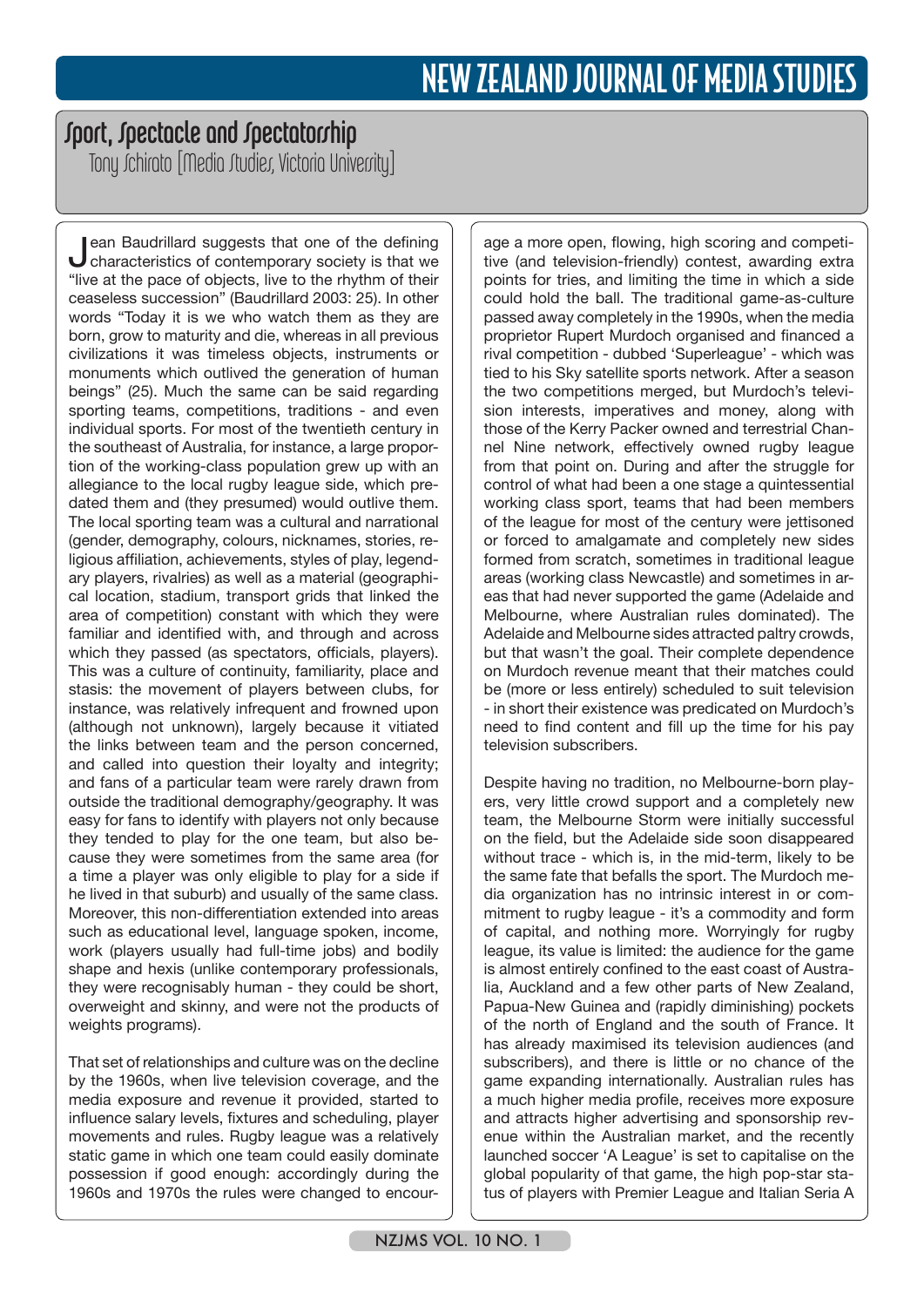clubs (Harry Kewell, Tim Cahill, Marco Bresciano) and Australia's creditable performance at the 2006 World Cup. The biggest threat to the sport, however, and one which will almost certainly send it into (professional and eventually complete) extinction, is the rise of professional rugby union.

 Rugby union offers perhaps an even more exemplary case study of the contemporary transformation of a traditional sport into a media-and-business enterprise and spectacle. Rugby union and league split at the end of the nineteenth century over the issue of professionalism, and union culture remained steadfastly amateur and participation-oriented, although shamateurism was rife at international level. In the 1990s, and in response to rugby league consistently poaching its best players, it went professional. The three southern hemisphere powers (South Africa, Australia and New Zealand) came together as SANZAR and signed a lucrative and long term television rights deals with Murdoch's News Corporation that brought two major competitions into existence - the Tri-Nations (involving home and away internationals) and the Super-10 (then super-12, now the Super-14, which is made up of provincial sides). This was an example of competitions that completely bypassed and in a sense made redundant the old structure and networks of competition (mostly suburban club games attended by a few thousand spectators, with the occasional interstate or international match): it was set up with and for television (Murdoch wanted a(nother) product to help bring in pay subscribers not just in the competing countries but also in the UK), and financed predominantly through television rights revenue and sponsorship (in 2006 the Super-14 will be known by different names in the three countries, corresponding to the company that has acquired the naming rights).

This development boosted rugby in Australia (at the expense of league) because first it had an international dimension; second, the standard of play increased through the professionalising of the game and the widespread importation of quality players, particularly from Pacific nations; third, News Corporation heavily publicised the game across the country; and fourth and finally, rugby rules were changed (and refereed in such a way) as to produce entertaining, high scoring games. The consequences for Pacific rugby playing nations and for rugby league, on the other hand, were potentially disastrous. Rugby (both fifteen-a-side and Sevens) is a major sport in Fiji, Samoa, the Cook Islands and Tonga, but because none of those had significant media or sponsorship markets they were excluded from both competitions. Moreover their best players tend to move to Australia and New Zealand or to rich northern hemisphere clubs to make a living from the game, and they often qualify and play for their adopted home. School age players showing promise are increasingly being enticed to New Zealand through the provision of scholarships, and stay

on. When Samoa (very occasionally) plays New Zealand and Australia in internationals, for instance, it is usually beaten by big margins, with much of the damage being done by ex-patriot Samoans.

Professional league administrators, team officials, and sports journalists often refer to sport as a business. This presumption is commonplace, even though it is also antithetical to the discourses, values and ethos fundamental to sport: for one thing it transforms fans with a very specific orientation (a team allegiance which is theoretically inalienable) into abstracted consumers. In 2003 the National Soccer League in Australia was supposedly in crisis: attendances were falling, the best players were leaving for overseas, charges of corruption and incompetence were levelled at the administration, the national team had failed to qualify for the World Cup, and the league had failed to secure a live television contract. A panel was gathered together on the SBS television network to discuss what had to be done to 'save the game'. Curiously, while the panellists (who included journalists, media commentators, administrators and players) were ostensibly discussing a sport, any reference to the game itself (as an activity, a set of skills, the site of communal allegiance and identity) was absent: soccer was a business, and it had to be treated and run as a business. Even the value of World Cup qualification was articulated predominantly within a business discourse (it would help to increase revenue, open up marketing opportunities, and secure a television contract). In other words the panel promoted sport-as-business (and businessdriven imperatives and logics) as the necessary basis of a social ethos (sport as the space where inalienable community identity was played out).

What looks like a contradiction - sport as simultaneously both inalienable culture and a commodity - is perfectly explicable if we make use of Arjun Appadurai's insight that the commodity is not so much a thing as a situation or phase:

Let us approach commodities as things in a certain situation, a situation that can characterize many different kinds of thing, at different points in their social lives. This means looking at the commodity potential of all things rather than searching fruitlessly for the magic distinction between commodities and other sorts of things. It also means breaking significantly with the production-dominated Marxian view of the commodity and focusing on its total trajectory from production, through exchange/distribution, to consumption. But how do we define the commodity situation? I propose that the commodity situation in the social life of any 'thing' be defined as the situation in which its exchangeability (past, present, or future) for some thing is its socially relevant feature (Appadurai 1988: 13).

The value of this definition is that it renders irrelevant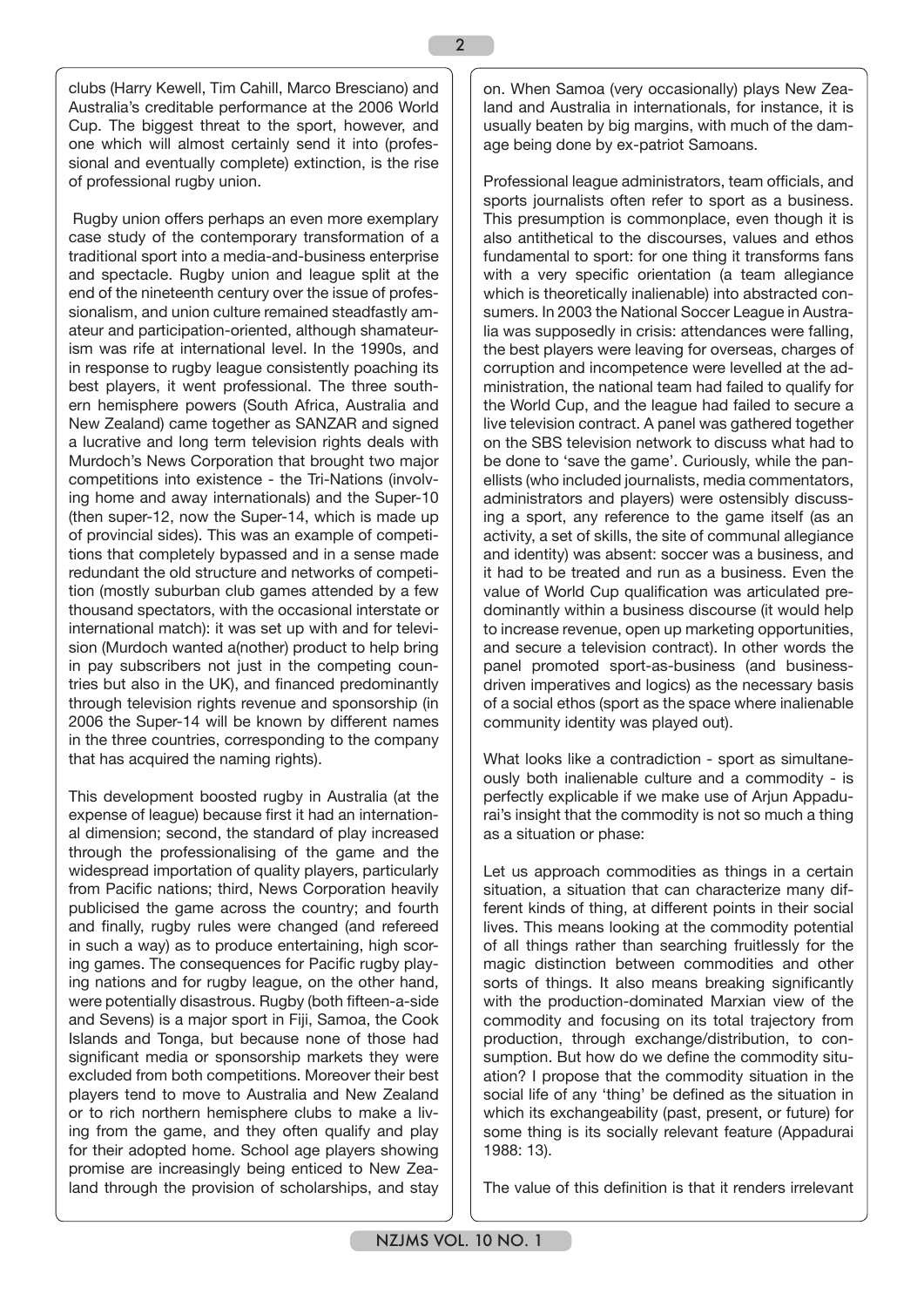the question of whether sport-as-communal identity was colonised or produced by the media in tandem with capitalism; and concomitantly it also means that spectators at sporting events are partaking of a form of social life and activity even when the subjectivities on which this is predicated are entirely manufactured. So the crowd that gathers to watch and cheer, sing and scream, wears the sweatshirts and waves the flags, responds to scores and referees' decisions, idolises and identifies with players, and most importantly watches and experiences the game as if it were a crucial part of their lives has been carefully taught and disposed (through newspaper reports and articles, and by watching at games and rallies and learning, unconsciously, how and when to move and shout) to show and experience unmediated and unpremeditated passion.

This is the inalienable and the production-distribution-consumption (not to mention marketing and advertising) nexus all rolled into one self-perpetuating process. While pre-modern (that is to say, nineteenth century) games were partly integrated into the logics and apparatuses of entrepreneurship and the market, they weren't a commodity per se, nor were they the departure point for new forms of production, distribution and consumption. The pre-modern crowd was neither homogeneous nor easily interpellated on any consistent basis, and therefore couldn't function as a commodity; if anything it was a kind of anti-commodity, since its ephemeral and volatile nature threatened or vitiated the commodity status of the game itself.

What was missing from pre-modern sport was a mechanism that taught, inculcated and disseminated identities, dispositions and forms of behaviour beyond the limitations of time and place, and then integrated them into an ongoing cycle of commoditisation. In short what was lacking was the mass media and its ability to transform its (literate) audiences into sports' spectators with a passionate and/or enduring attachment to the events at hand, which in itself became part of the process of production and commoditisation. This in fact is the real significance of the media to the field of sport - it creates both games as spectacles and, equally importantly, spectators-as-consumers.

In Jonathan Crary's reading of Debord's notion of society of the spectacle (Crary 1998, 2000) attention becomes the point of focus - it must be garnered and maintained. Vision is arranged, organised and disposed within various hegemonic visual regimes, the most influential and pervasive of which is that of capitalism - everything is (potentially) reduced to the status of commodity. There is an emphasis on necessary, repetitive and mobile (visual) consumption: the subject or spectator relates to the social and to the self through the commodity and the act of consumption, and the commodity and consumption comes to stand in for, or replace, or functions as a simulation of,

the social. Spectacle is not primarily concerned with looking or content, but rather with the "construction of conditions that individuate, immobilize and separate subjects, even within a world in which mobility and circulation are ubiquitous" (Crary 2000: 74). From this perspective, spectacle is best understood as a form of architecture, the purpose of which is the production of "the many as passive observers" (Schirato and Webb 2004: 413); in other words, with the spectacle populations are arranged and disposed in such a manner that their understanding and (visual) experience of the world and themselves is directed through and by the process of the consumption of and participation in the event - whether it be theatrical displays, film, world fairs, exhibitions or sporting contests.

Like the media and the large-scale section of the field of cultural production of which it is increasingly a part, sport-as-spectacle must address and satisfy three imperatives: first, appeal to the widest demographic in order to maximise revenue; second and third, and by way of facilitating the first imperative, hyperbolise everything, and create dramatic effects in a time- (and hence financially-) economical manner. How does this play out within the field of sport at the various levels of practice? In a sense the three imperatives listed above are articulated through and with regard to the question of spectatorship and its place and development within the field of sport. The transformation of sport into a commodity and media event has implications not just in terms of who the field accepts and/or interpellates as belonging to it and how it disposes them (how and what they see, what is valued), but also in terms of what is expected, both of those who 'belong' to the field and those who more or less pass through as tourists. As Bourdieu writes, one only has to think of what is implied:

in the fact that a sport like rugby … has become, through television, a mass spectacle, transmitted far beyond the circle of present or past 'practitioners' … to a public very imperfectly equipped with the specific competence needed to decipher it adequately. The 'connoisseur' has schemes of perception and appreciation which enables him to see what the layman cannot see, to perceive a necessity where the outsider sees only violence and confusion, and so to find in the promptness of a movement, in the unforeseeable inevitability of a successful combination or the near-miraculous orchestration of a team strategy, a pleasure no less intense and learned than the pleasure a musiclover derives from the particularly successful rendering of a favourite work. The more superficial the perception, the less it finds its pleasure in the spectacle contemplated in itself and for itself, and the more it is drawn to the search for the 'sensational', the cult of obvious feats and visible virtuosity and, above all, the more exclu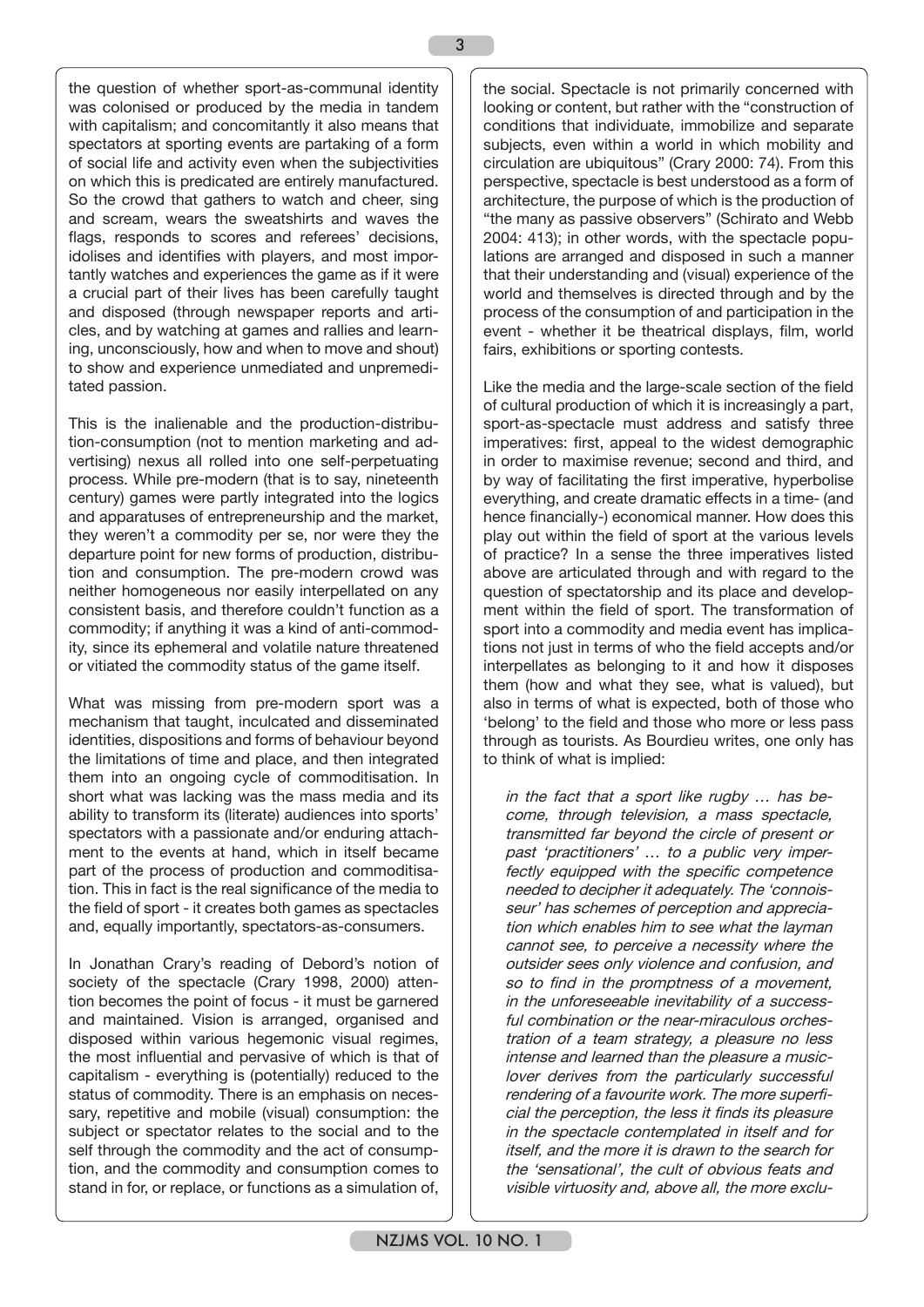sively it is concerned with the other dimension of the sporting spectacle, suspense and anxiety as to the result, thereby encouraging players and especially organizers to aim for victory at all costs (Bourdieu 1991: 364).

4

How do these various developments (the increase in casual viewers, the dominance of business logics, technologies and techniques that take you 'to the game') dispose the way sport is seen and experienced? One general response is that the field of sport now has two quite distinct audiences - what Bourdieu terms 'connoisseurs' and 'laymen' (Bourdieu 1991: 364) - that correspond roughly to the autonomous (of and for itself) and heteronomous (tied in to and with imperatives and logics from other powerful fields such as business and the media) poles of the field. The connoisseur identifies strongly with a team or sport, almost at a level of idealisation, while the laymen will only identify with and show interest in a sport, team or player 'of the moment' - that is, when it is fashionable to do so, or when the media hyperbolise an event or story. A good example of both types of relation 'to the thing' - as abstraction and fashionable media entertainment - as well as the different ways of seeing this engenders, can be found in tennis' 2006 Australian Men's Open. The story of the tournament, as far as media coverage was concerned, was not so much Baghdatis' successful run (beating seeded players such as Andy Roddick and David Nalbandian) as the passionate, colourful and noisy support he received from Melbourne's very considerable Greek community: television coverage, newspaper reports and web sites all concentrated on the way Baghdatis played to, fired up and generally interacted with the crowd. For the casual viewer tuning in to the final, Baghdatis' opponent Roger Federer was a bit player, and his technically non pareil backhand, his all court game and skill were at best an irrelevance, and at worst an interruption to a good story. For the serious and literate tennis spectator, however, that skill was the focus of attention, along with mental comparisons that might be made between Federer and Rod Laver, the last man to win a Grand Slam and the player that Federer most resembles technically. While the casual viewer read the tennis match-as-text in terms of Baghdatis' heroics and the crowd antics, the connoisseur reacted to and savoured the moment when Laver presented the trophy to an emotional Federer: their embrace could and would be read as the handing on of tennis' tradition from a past to the present. To the layman Federer and Laver and that embrace would only have been significant or worthy of attention if the media coverage, aware that the wheels had fallen off the Baghdatis wagon, had switched their emphasis to and hyperbolised (and quickly educated their audience about) Federer's chance of achieving the Grand Slam.

The same kind of bifurcation can be found in cricket, where commercial and media imperatives have led to the game splitting into three distinct forms: test and first class, one-day and twenty-twenty matches. Test matches are played over five days, with no limits on how long a team can bat or the number of overs a bowler can bowl, white clothes are worn, and the scoring rate is usually somewhere around two to three runs an over: they have been played since the midnineteenth century. One-day matches are played in a day or day-night, teams play in coloured clothing, the number of overs (for the batting team and individual bowlers) is limited, and there are additional rules regarding the kind of deliveries that are legitimate, and fielding positions: they date from the 1970s. Twentytwenty is simply an ersatz and more frenetic version of the one-day game (with innovations such as 'super-subs' etc), and has only been played on a regular basis over since the new millennium. Test matches usually attract crowds that have an attachment, and are highly literate with regard, to the rules, skills, techniques and traditions of the game: the long duration (usually from 11am to 6pm each day) and the relatively slow pace of the play where - to the untutored eye - an hour can go by without anything dramatic or significant happening makes it unattractive, as well as incomprehensible, to the casual viewer.

Because of this test match cricket appeals to what we could designate as a niche market. The 2005 Ashes series, however, is a good example of the way in which a traditional sporting form-as-capital, once it's brought fully within the media-business nexus, can be commoditised and hyperbolised - and in the process capture attention and audiences. England's improbable victory over Australia achieved unprecedented television audiences not just in Britain but also in the Indian subcontinent (through the ESPN-Star satellite network), set off a wave of 'Jerusalem' singing not seen since the 1966 soccer World Cup, and gave Andy Flintoff pop star status. This went against the trend, however: test matches have been supplanted in popularity - both in terms of gates and television ratings - by the two limited overs games. The latter are better suited both to television programming and to generalist audiences: they take up less time, a result (weather permitting) is assured, and the entertainment imperative is catered for because the batting side has to score quickly.

How precisely does media coverage of sport help facilitate, promote and naturalise sports' spectatorship at what we might term a technical level? The imperative to 'bring the game to the fans' required newspapers and television to take it upon themselves to teach their readers about sporting competitions, players, categories, genres, discourses, practices, activities, rules, rhythms and traditions (if they existed - if not, they had to be invented, as was the case with the numerous 'traditional football rivalries' that came into being in the late 19th or early 20th centuries). In short, attentive readers acquired literacy with regard to the